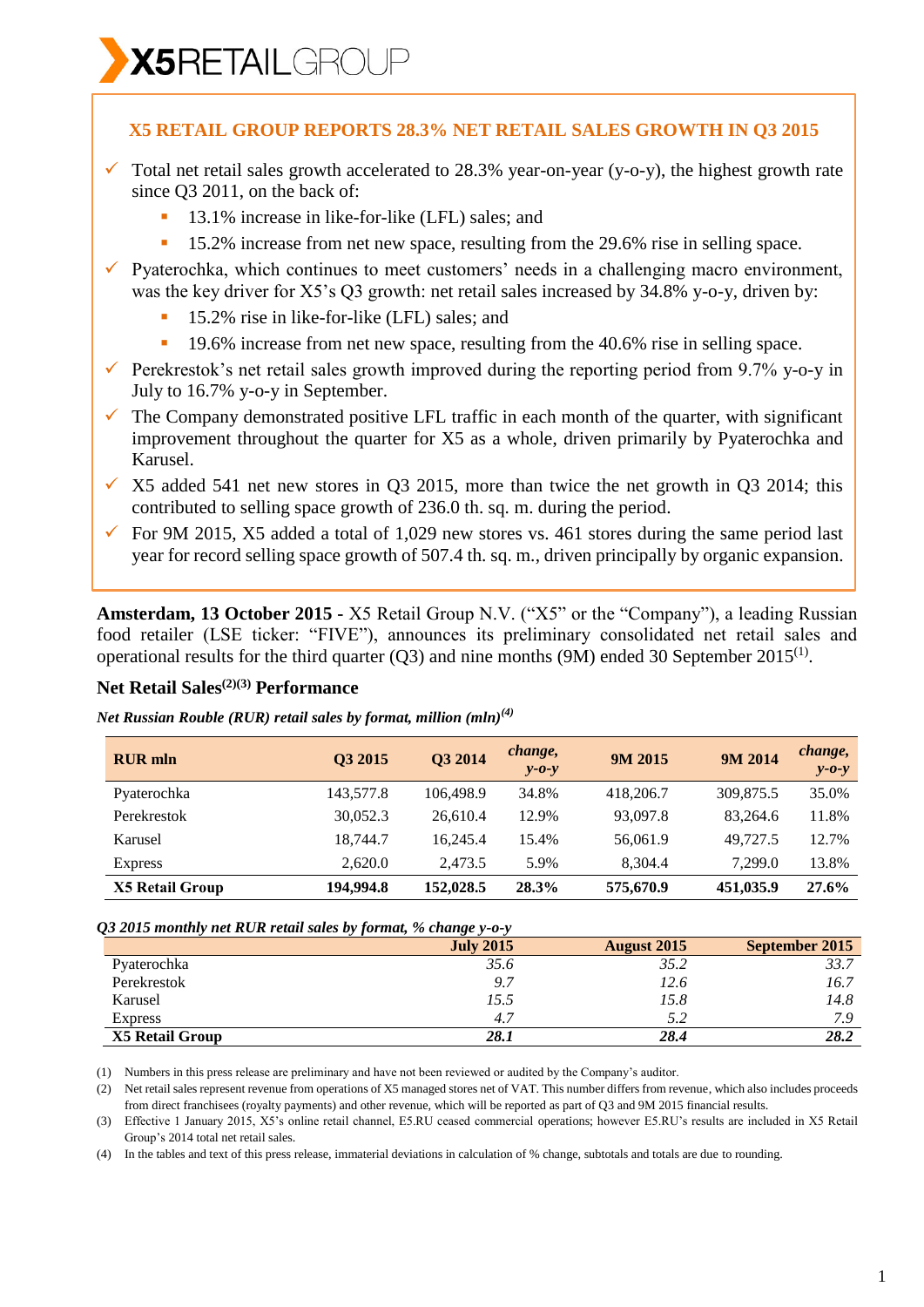

# **Average Ticket and Number of Customer Visits**

### *Q3 & 9M 2015 average ticket and customer visits by format*

|                            | Q3 2015 | Q3 2014 | change,<br>$y$ -0- $y$ | 9M 2015 | 9M 2014 | change,<br>$y$ -0- $y$ |
|----------------------------|---------|---------|------------------------|---------|---------|------------------------|
| <b>Average Ticket, RUR</b> |         |         |                        |         |         |                        |
| Pyaterochka                | 320.0   | 289.0   | 10.7%                  | 330.9   | 293.9   | $12.6\%$               |
| Perekrestok                | 453.3   | 411.5   | $10.2\%$               | 477.6   | 423.8   | 12.7%                  |
| Karusel                    | 658.0   | 623.1   | 5.6%                   | 672.7   | 621.9   | 8.2%                   |
| <b>Express</b>             | 268.3   | 257.6   | 4.2%                   | 285.7   | 263.8   | 8.3%                   |
| <b>X5 Retail Group</b>     | 352.3   | 324.2   | 8.7%                   | 366.3   | 331.9   | 10.4%                  |
| # of Customers, mln.       |         |         |                        |         |         |                        |
| Pyaterochka                | 513.3   | 421.3   | 21.8%                  | 1,444.2 | 1,204.7 | 19.9%                  |
| Perekrestok                | 75.2    | 73.9    | 1.8%                   | 222.2   | 225.1   | $(1.3\%)$              |
| Karusel                    | 32.5    | 29.8    | $9.2\%$                | 95.3    | 91.4    | $4.2\%$                |
| <b>Express</b>             | 11.5    | 11.3    | $1.6\%$                | 34.2    | 32.5    | $5.1\%$                |
| <b>X5 Retail Group</b>     | 632.5   | 536.5   | 17.9%                  | 1,795.9 | 1,554.5 | 15.5%                  |

*Q3 2015 average monthly ticket and customer visits by format, % change y-o-y*

|                        | <b>July 2015</b> | <b>August 2015</b> | September 2015 |
|------------------------|------------------|--------------------|----------------|
| <b>Average Ticket</b>  |                  |                    |                |
| Pyaterochka            | 13.3             | 10.2               | 8.7            |
| Perekrestok            | 11.6             | 10.5               | 8.3            |
| Karusel                | 6.4              | 5.7                | 4.6            |
| <b>Express</b>         | 6.2              | 3.1                | 3.2            |
| <b>X5 Retail Group</b> | 10.8             | 8.2                | 7.0            |
| # of Customer Visits   |                  |                    |                |
| Pyaterochka            | 19.7             | 22.7               | 23.1           |
| Perekrestok            | (2.9)            | 0.8                | 7.9            |
| Karusel                | 8.5              | 9.4                | 9.8            |
| <b>Express</b>         | (1.6)            | 1.8                | 4.5            |
| <b>X5 Retail Group</b> | 15.5             | 18.5               | 19.9           |

## **LFL Sales Performance**

| Q3 & 9M 2015 LFL $^{(1)}$ store performance by format, % change y-0-y |  |  |  |  |  |
|-----------------------------------------------------------------------|--|--|--|--|--|
|-----------------------------------------------------------------------|--|--|--|--|--|

|                        | ັ            | . .                 |               |              |                |               |
|------------------------|--------------|---------------------|---------------|--------------|----------------|---------------|
|                        |              | O <sub>3</sub> 2015 |               |              | 9M 2015        |               |
|                        | <b>Sales</b> | <b>Traffic</b>      | <b>Basket</b> | <b>Sales</b> | <b>Traffic</b> | <b>Basket</b> |
| Pyaterochka            | 15.2         | 2.4                 | 12.4          | 18.4         | 3.6            | 14.2          |
| Perekrestok            | 5.4          | (4.7)               | 10.5          | 6.6          | (5.0)          | 12.2          |
| Karusel $^{(2)}$       | 13.3         | 7.8                 | 5.1           | 11.1         | 2.9            | 8.0           |
| <b>Express</b>         | 0.3          | (4.9)               | 5.5           | 2.7          | (3.4)          | 6.3           |
| <b>X5 Retail Group</b> | 13.1         | 1.6                 | 11.3          | 15.2         | $2.2\,$        | 12.7          |

*Q3 2015 monthly LFL store performance by format, % change y-o-y*

|                        |              | <b>July 2015</b> |               |              | <b>August 2015</b> |               |              | September 2015 |               |  |
|------------------------|--------------|------------------|---------------|--------------|--------------------|---------------|--------------|----------------|---------------|--|
|                        | <b>Sales</b> | <b>Traffic</b>   | <b>Basket</b> | <b>Sales</b> | <b>Traffic</b>     | <b>Basket</b> | <b>Sales</b> | <b>Traffic</b> | <b>Basket</b> |  |
| Pyaterochka            | 16.1         | 1.2              | 14.7          | 15.1         | 2.9                | 11.9          | 14.2         | 3.2            | 10.7          |  |
| Perekrestok            | 3.7          | (7.4)            | 11.9          | 4.0          | (5.6)              | 10.2          | 8.6          | (0.8)          | 9.5           |  |
| Karusel                | 14.6         | 8.1              | 6.0           | 12.7         | 7.3                | 5.0           | 12.6         | 8.0            | 4.3           |  |
| <b>Express</b>         | (1.5)        | (8.5)            | 7.6           | 0.4          | (3.8)              | 4.4           | 2.0          | (2.5)          | 4.5           |  |
| <b>X5 Retail Group</b> | 13.6         | 0.3              | 13.3          | 12.7         | 1.9                | 10.6          | 12.9         | 2.8            | 9.8           |  |

(1) LFL comparisons of retail sales between two periods are comparisons of retail sales in local currency (including VAT) generated by the relevant stores. The stores that are included in LFL comparisons are those that have operated for at least 12 full months. Their sales are included in LFL calculation starting from the day of the store's opening. We include all stores that fit our LFL criteria in each reporting period.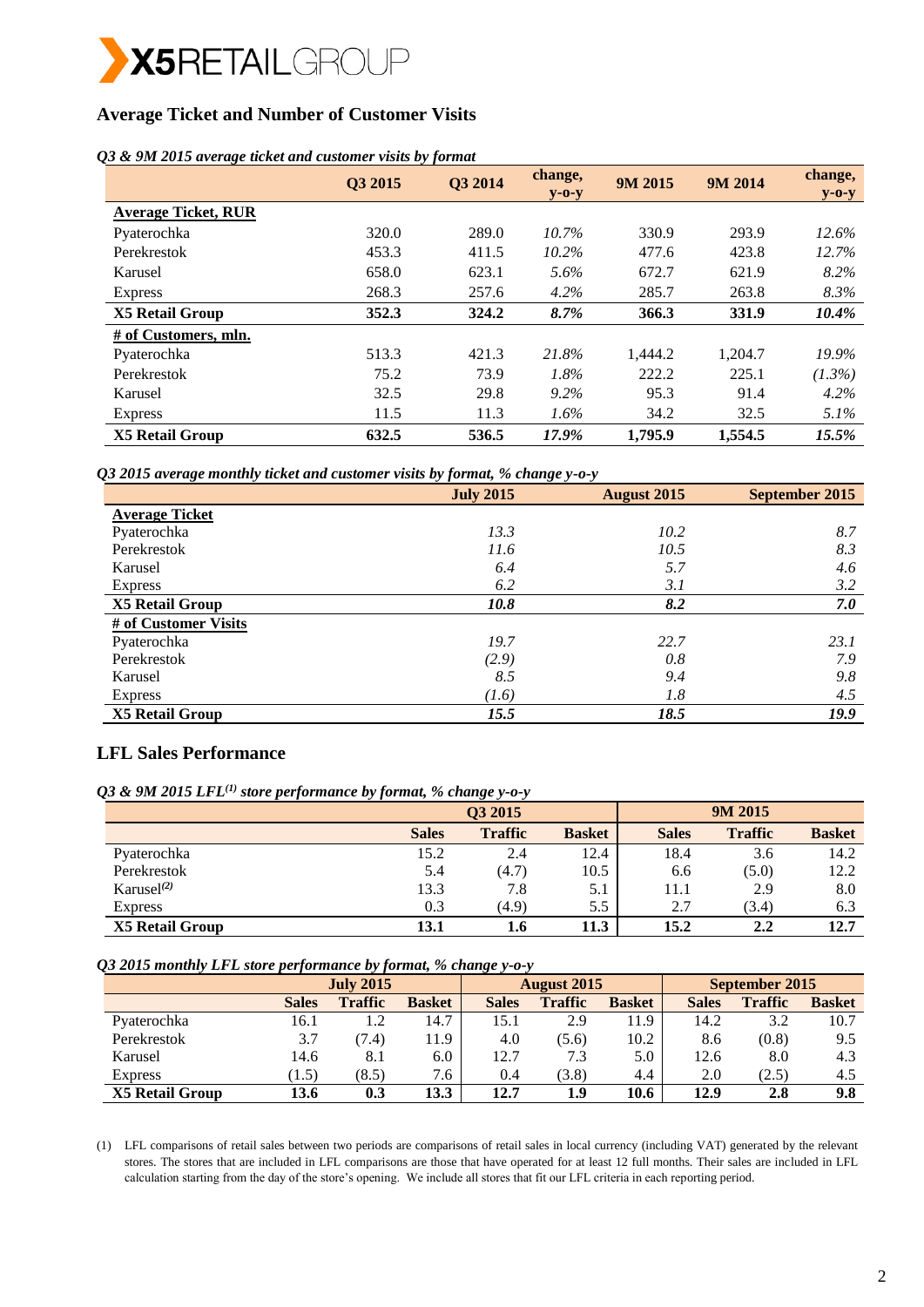

# **Expansion Dynamics**

#### *Selling space and # of stores by format*

|                                       | As at<br>30-Sep-15 | As at<br>31-Dec-14 | change vs<br>$31$ -Dec-14 | As at<br>30-Sep-14 | change<br>$vs$ 30-Sep-14 |
|---------------------------------------|--------------------|--------------------|---------------------------|--------------------|--------------------------|
| Selling Space, square meters (sq. m.) |                    |                    |                           |                    |                          |
| Pyaterochka                           | 2,220,851          | 1,754,250          | 26.6%                     | 1,579,803          | 40.6%                    |
| Perekrestok                           | 458,284            | 415,788            | $10.2\%$                  | 399.781            | 14.6%                    |
| Karusel                               | 364,582            | 358,593            | $1.7\%$                   | 357,259            | $2.0\%$                  |
| <b>Express</b>                        | 35,953             | 43,612             | $(17.6\%)$                | 39,157             | $(8.2\%)$                |
| <b>X5 Retail Group</b>                | 3,079,670          | 2,572,243          | 19.7%                     | 2,375,999          | 29.6%                    |
| # of Stores                           |                    |                    |                           |                    |                          |
| Pyaterochka                           | 5,795              | 4.789              | 21.0%                     | 4.342              | 33.5%                    |
| Perekrestok                           | 451                | 403                | 11.9%                     | 389                | 15.9%                    |
| Karusel                               | 84                 | 82                 | 2.4%                      | 81                 | 3.7%                     |
| <b>Express</b>                        | 182                | 209                | $(12.9\%)$                | 193                | $(5.7\%)$                |
| <b>X5 Retail Group</b>                | 6,512              | 5,483              | 18.8%                     | 5,005              | 30.1%                    |

#### *Selling space and # of stores added by format*

|                           | <b>Net Added</b><br>Q3 2015 | <b>Net Added</b><br>Q3 2014 | change<br>$v - 0 - v$ | <b>Net Added</b><br>9M 2015 | <b>Net Added</b><br>9M 2014 | change<br>$y - 0 - y$ |
|---------------------------|-----------------------------|-----------------------------|-----------------------|-----------------------------|-----------------------------|-----------------------|
| Net Selling Space, sq. m. |                             |                             |                       |                             |                             |                       |
| Pyaterochka               | 218,651                     | 73,690                      | 196.7%                | 466,600                     | 165,701                     | 181.6%                |
| Perekrestok               | 13,470                      | 3,388                       | 297.6%                | 42,496                      | 2,030                       | 1993.4%               |
| Karusel                   | 3,385                       | (109)                       | n/a                   | 5,989                       | (18, 549)                   | n/a                   |
| <b>Express</b>            | 501                         | 3,050                       | $(83.6\%)$            | (7,659)                     | 3,934                       | n/a                   |
| <b>X5 Retail Group</b>    | 236,007                     | 80,019                      | 194.9%                | 507,427                     | 153,116                     | 231.4%                |
| Net # of Stores           |                             |                             |                       |                             |                             |                       |
| Pyaterochka               | 522                         | 214                         | 143.9%                | 1.006                       | 460                         | 118.7%                |
| Perekrestok               | 13                          | 2                           | 550.0%                | 48                          | (1)                         | n/a                   |
| Karusel                   |                             |                             | n/a                   | 2                           | (2)                         | n/a                   |
| <b>Express</b>            | 5                           | 10                          | $(50.0\%)$            | (27)                        | 4                           | n/a                   |
| <b>X5 Retail Group</b>    | 541                         | 226                         | 139.4%                | 1,029                       | 461                         | 123.2%                |

## **Key Drivers for Q3 and 9M 2015 Results**

### *Sales*

- X5 LFL sales performance in the period was strong despite decreasing consumer consumption and slowing food price inflation.
- The increase in customer visits was primarily attributable to Pyaterochka, both from its expansion programme as well as from the improved shopping experience at existing Pyaterochka stores.
- A variety of measures implemented at Perekrestok stores, including refurbishments, enhanced assortment, improved service level and better availability on shelves, resulted in a significant improvement in LFL traffic, from -7.4% in July 2015 to -0.8% in September 2015.
- LFL traffic growth at Karusel stores further strengthened in Q3 2015, driven by improved customer marketing and sharper pricing, as well as an enlarged local assortment in regional stores. As a result, LFL traffic at Karusel grew 2.9% in 9M 2015.

# *Expansion*

- X5 added 507.4 th. sq.m of selling space in 9M 2015, 3.3x more space than was added in the same period last year.
- Pyaterochka was the main driver for the increase, accounting for more than 90% of selling space added in 9M 2015.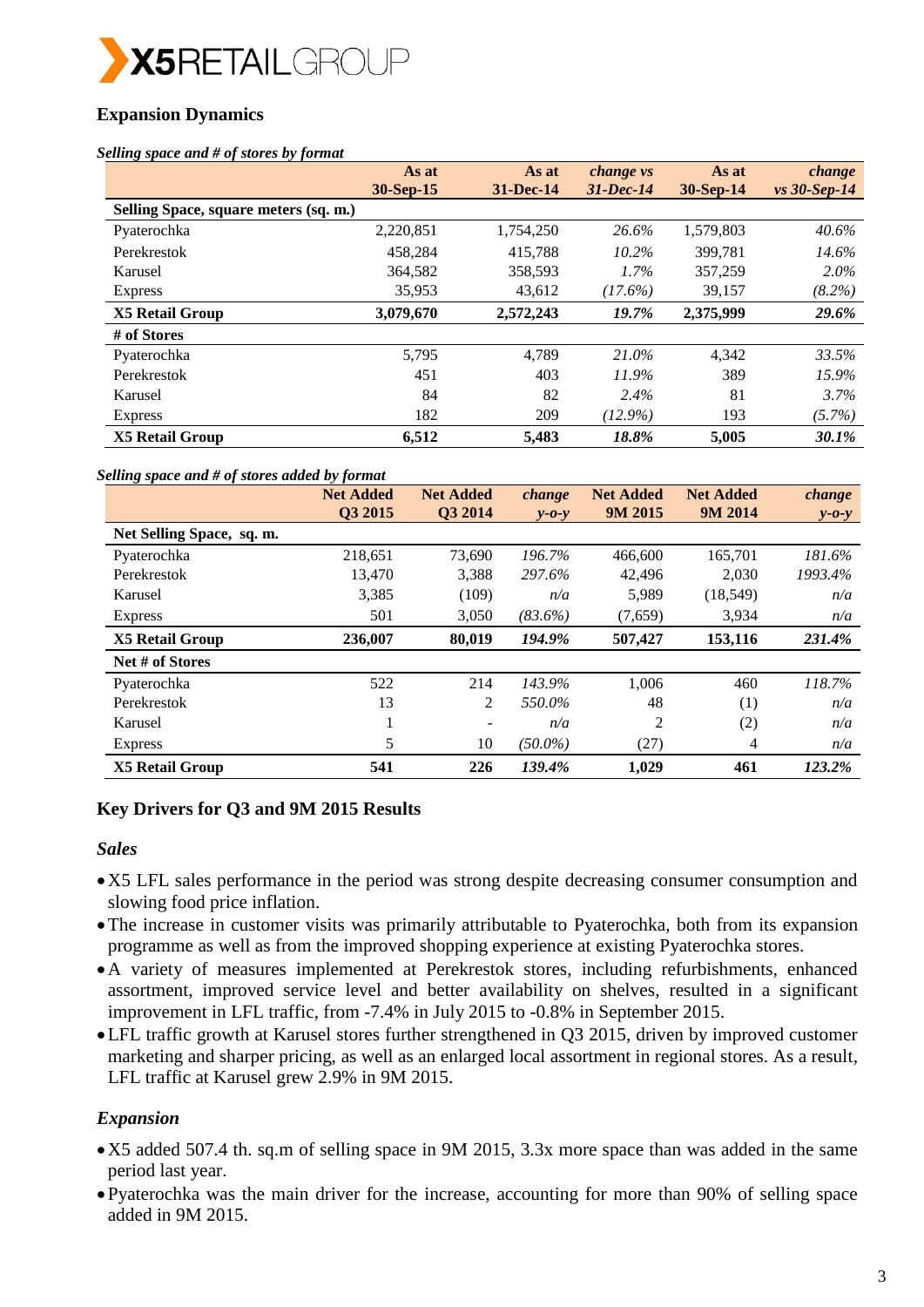

- X5 completed two regional M&A deals in the reporting period, which added 101 stores in the Orenburg region (about 38,000 sq.m. of additional selling space) and 107 stores in Southwest Russia (about 42,000 sq.m. of selling space added).
- 465 Pyaterochka stores were reopened after refurbishment in Q3 2015 (1,047 stores in 9M 2015) under the ongoing investment programme to upgrade existing stores. This, along with the new openings, brings the share of Pyaterochka stores operating under the new concept to over 62% as of 30 September 2015.
- 13 Perekrestok stores were added in Q3 2015. 21 Perekrestok stores were reopened after refurbishment, bringing the total share of rebranded stores to approximately 18%.
- Two Karusel stores were opened in Q3 2015, in the Republic of Bashkortostan and the Perm region.
- In Q3 2015, X5 opened a new 38,000 sq.m. DC in the Kaluga region to serve the Pyaterochka format, and a new 13,000 sq.m. DC in the Moscow region to serve the Perekrestok and Karusel formats. X5 closed two DCs in the Moscow region and one DC in the Voronezh region that did not meet X5's efficiency criteria.
- In 9M 2015, as part of the Company's ongoing rationalisation programme, X5 closed 40 Pyaterochka stores, 14 Perekrestok stores, 1 Karusel store and 55 Express stores.